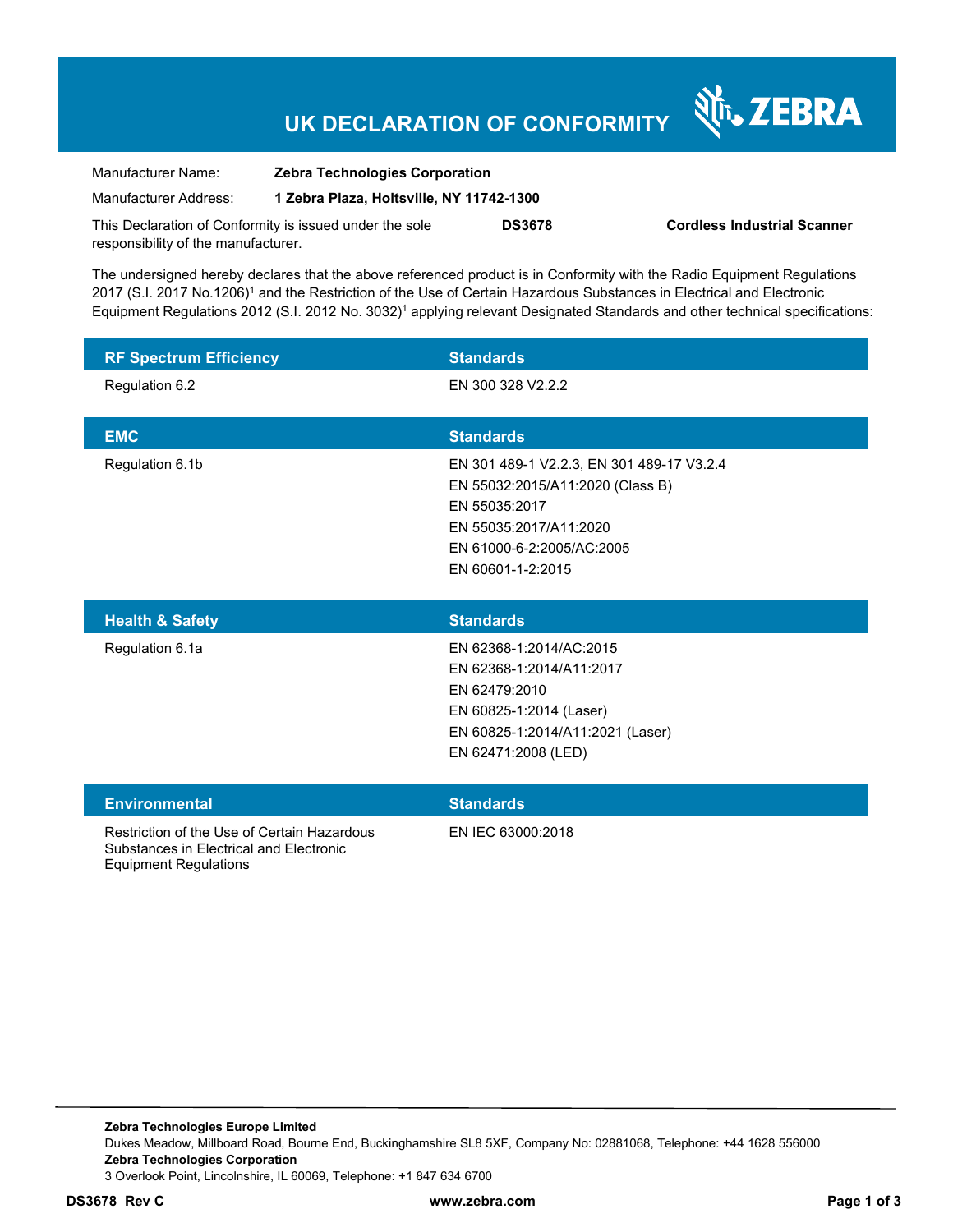### **UK DECLARATION OF CONFORMITY**



With regard to the Radio Equipment Regulations 2017 (S.I. 2017 No.1206)<sup>1</sup>, the conformity assessment procedure referred to in regulation 41(4)(a) and detailed in Schedule 2 has been followed.

1 As amended by applicable EU withdrawal legislation implemented at the time of issuing this declaration

**Signed on behalf of Zebra Technologies Corporation** 

*(Signature of authorized person)* Marco Belli Rev: Communication of the Communication of the Communication of the Communication of the Communication of the Communication of the Communication of the Communication of the Communication of the Communication of Sr. Manager, Regulatory Date: 9 March 2022 Place: Bourne End, UK